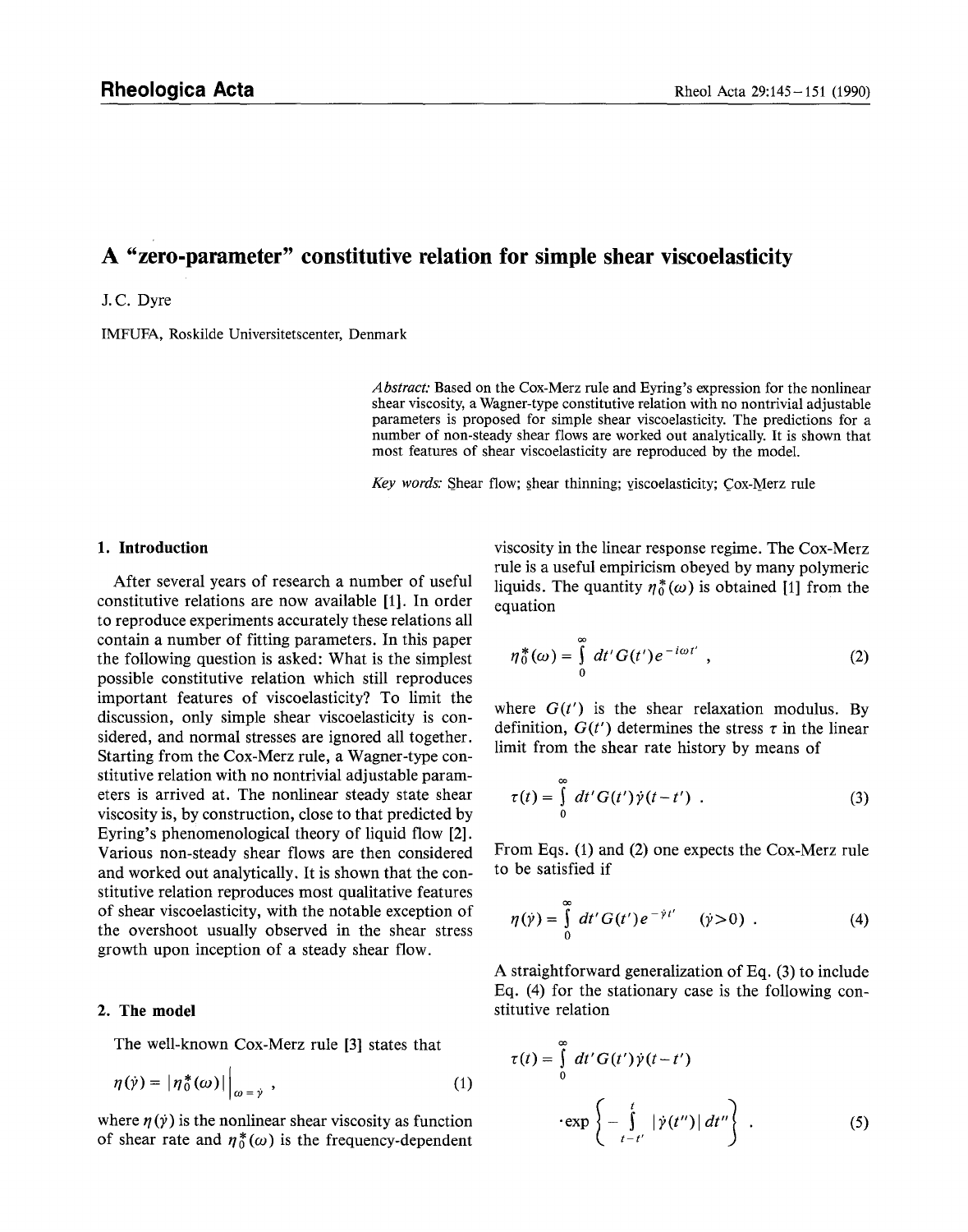Equation (5) is similar to Wagner's constitutive relation  $[1, 4]$ . The difference is that, in the "linear" part of the relation,  $\gamma$  in Wagner's model is here replaced by  $\dot{y}$ . Also, the "damping function" is here  $\exp \{-\int_{t-r}^{t} |\dot{\gamma}| \}$  instead of Wagner's  $\exp \{-\int_{t-r}^{t} \dot{\gamma}| \}.$ The present choice of damping function is suggested because this damping function sums over all shear displacement taking place between time  $t-t'$  and t, independent of the direction of the displacement.

Next, a specific form of  $G(t')$  is chosen, namely  $G(t') = E_1(t')$  where  $E_1(t')$  is the exponential integral [5]

$$
E_1(t') = \int_{t'}^{\infty} \frac{e^{-u}}{u} du . \qquad (6)
$$

For convenience we here and henceforth work with dimensionless time, stress, and viscosity, the latter quantity normalized so that  $\eta_0^*(\omega = 0) = 1$ . The final constitutive relation is

$$
\tau(t) = \int_{0}^{\infty} dt' E_1(t') \dot{\gamma}(t - t')
$$

$$
\cdot \exp\left\{-\int_{t - t'}^{t} |\dot{\gamma}(t'')| dt''\right\}.
$$
 (7)

The use of  $E_1(t')$  as the relaxation modulus is motivated by the fact that this choice leads to a nonlinear viscosity which is close to that predicted by Eyring's phenomenological theory of liquid flow [2] which fits many experiments:

$$
\eta(\gamma) = \frac{\sinh^{-1}(\gamma)}{\dot{\gamma}} \tag{8}
$$

To see this, note that the Laplace transform of  $E_1$  is [51

$$
\tilde{E}_1(s) = \frac{\ln\left(1+s\right)}{s} \tag{9}
$$

so the nonlinear viscosity is given by

$$
\eta(\dot{\gamma}) = \frac{\ln\left(1+\dot{\gamma}\right)}{\dot{\gamma}} \tag{10}
$$

From the identity  $sinh^{-1}(x) = ln(x + \sqrt{1 + x^2})$  it follows that Eyring's nonlinear shear viscosity for large  $\dot{v}$  is close to that predicted in Eq. (10). This is illustrated in Fig. 1. Note that the present model com-



Fig. 1. Log-log plot of various quantities characterizing the model. In this figure, and throughout, dimensionless time, stress, and viscosity are used, the latter quantity normalized so that  $\eta_0^* (\omega = 0) = I$ . The figure shows: (1) The predicted nonlinear viscosity as function of  $x = \dot{y}$  ( $\bullet$ ) [Eq. (10)], (2) Eyring's nonlinear viscosity as function of  $x = \dot{y}$  ( $\triangle$ ) [Eq. (8)], (3)  $|\eta_0^*(\omega = x)|$  ( $\nabla$ ) [Eq. (11)], and (4) the real (+) and the imaginary ( $\times$ ) part of  $\eta^*_{0}(\omega = x)$  [Eq. (12)]. A comparison of the  $\bullet$  and  $\triangle$  points shows that Eyring's viscosity, which is known to give a good fit to many experiments, is reproduced reasonably well by the model. Comparing the  $\bullet$  and the  $\nabla$  points shows that the Cox-Merz rule is obeyed, though not quite accurately in the transition region. The real and imaginary parts of  $\eta_0^*(\omega)$  looks much like in experiment

pared to Eyring's has a less sharp transition to nonlinear behavior. Figure 1 also shows that the Cox-Merz rule, as expected, is obeyed approximately by the constitutive relation. This observation is based on the fact that the frequency-dependent linear viscosity is given by

$$
\eta_0^*(\omega) = \int_0^\infty dt' E_1(t') e^{-i\omega t'} = \frac{\ln(1+i\omega)}{i\omega} \;, \qquad (11)
$$

which implies for the real part and for the negative imaginary part

$$
\eta'(\omega) = \arctan(\omega)/\omega
$$
  
\n
$$
\eta''(\omega) = \ln \left[\sqrt{1 + \omega^2}\right]/\omega
$$
 (12)

We now proceed to calculate the time-dependent nonlinear response in various situations (following Chapter 3.4 in [1]). Consider first the stress growth upon inception of a steady shear flow, i.e., the case when the shear rate is given by

$$
\dot{\gamma}(t) = \begin{cases} 0, & t < 0 \\ \dot{\gamma}_0, & t > 0 \end{cases} \tag{13}
$$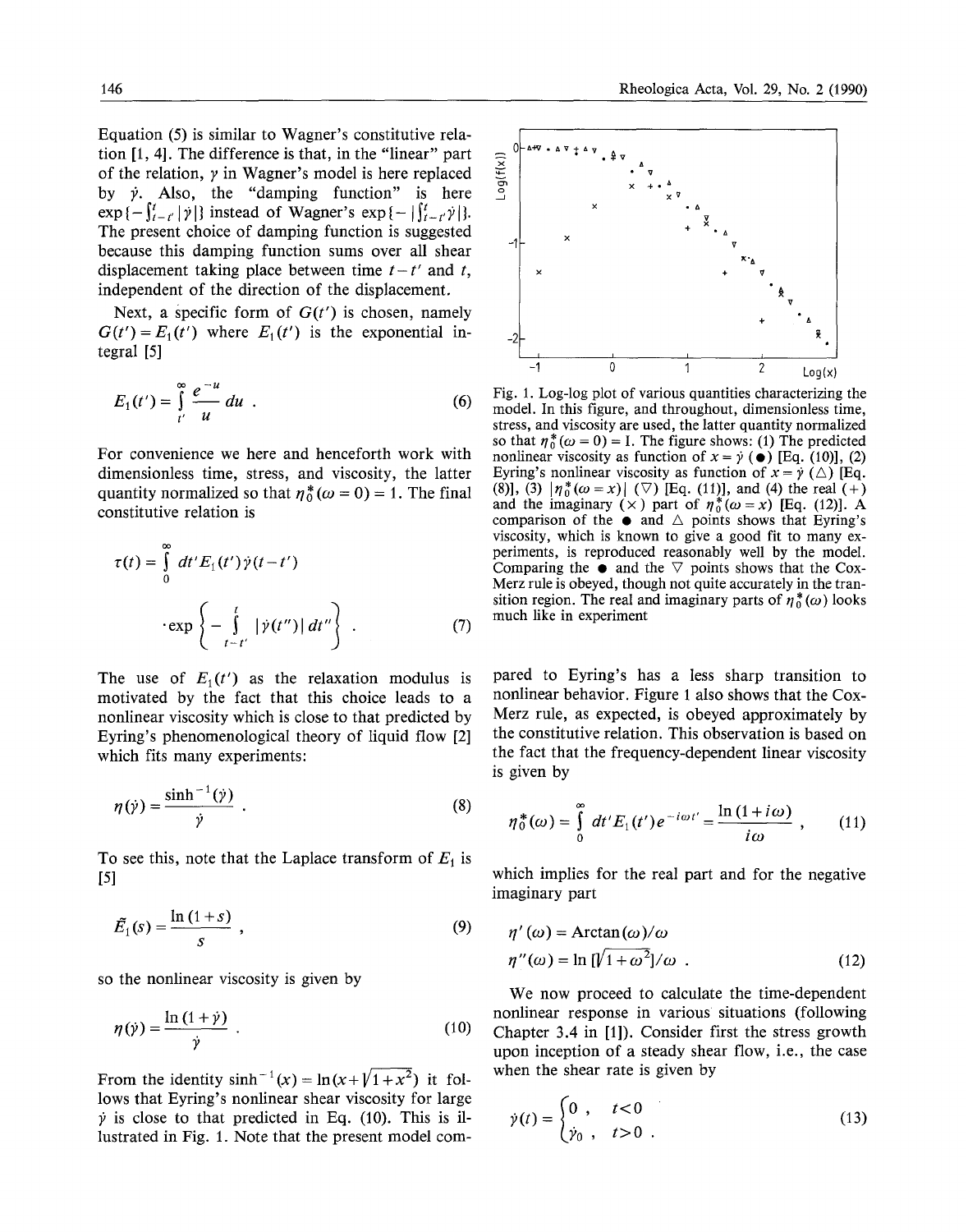

Fig. 2. Stress growth upon inception of a steady shear flow with shear rate  $\dot{\gamma}_0$ . The quantity  $\eta^+(t,\dot{\gamma}_0)$ , given by Eq. (16), is plotted as a function of time for: (a)  $\dot{\gamma}_0 = 0.1$  (reflecting the linear limit), (b)  $\gamma_0 = 3$ , (c)  $\gamma_0 = 10$ , and (d)  $\dot{\gamma}_0 = 30$ . Like in experiment,  $\eta^+(t,\dot{\gamma}_0)$  follows the linear  $\eta^+(t)$  for short times while it stabilizes for large t at the nonlinear viscosity, a stabilization which takes place sooner the larger is  $\dot{\gamma}_0$ . The overshoot of  $\eta^+(t, \dot{\gamma}_0)$  often seen in experiment is not reproduced by the model

In this case Eq. (7) implies for the stress  $\tau^+$ :

$$
\tau^+(t) = \dot{\gamma}_0 \int_0^t dt' E_1(t') e^{-\dot{\gamma}_0 t'} \tag{14}
$$

or, for the quantity  $\eta^+(t, \dot{\gamma}_0) = \tau^+(t)/\dot{\gamma}_0$ ,

$$
\eta^+(t,\dot{\gamma}_0) = \int_0^t dt' E_1(t') e^{-\dot{\gamma}_0 t'} . \qquad (15)
$$

After a partial integration Eq. (15) reduces to

$$
\eta^{+}(t, \dot{\gamma}_{0}) =
$$
  
 
$$
\{E_{1}[(1 + \dot{\gamma}_{0})t] - E_{1}(t)e^{-\dot{\gamma}_{0}t} + \ln(1 + \dot{\gamma}_{0})\}/\dot{\gamma}_{0} , (16)
$$

where use has been made of the fact that  $E_1(t)$  varies as  $-\ln(t)$  for  $t\rightarrow 0$ . In Fig. 2  $\eta^+(t, \dot{\gamma}_0)$  is plotted in a logarithmic plot for different values of  $\dot{\gamma}_0$ . The figure shows that  $\eta^+$  is always monotonously increasing. This is not quite like in experiment where there is usually a characteristic "overshoot" of  $\eta^+$  as function of time before the steady state value is reached [1].

Consider now stress relaxation after cessation of a steady shear flow, i.e., when

$$
\dot{\gamma}(t) = \begin{cases} \dot{\gamma}_0, & t < 0 \\ 0, & t > 0 \end{cases} \tag{17}
$$

Then Eq. (7) implies for the stress  $\tau^-$ :

$$
\tau^{-}(t) = \dot{\gamma}_0 \int\limits_t^{\infty} dt' E_1(t') e^{-\dot{\gamma}_0(t'-t)} . \qquad (18)
$$

Equations (10), (15), and (18) imply

$$
\eta^{+}(t,\dot{\gamma}_{0})+e^{-\dot{\gamma}_{0}t}\eta^{-}(t,\dot{\gamma}_{0})=\frac{\ln(1+\dot{\gamma}_{0})}{\dot{\gamma}_{0}}\,,\qquad\qquad(19)
$$

where  $\eta^{-}(t, \dot{\gamma}_0) = \tau^{-}(t)/\dot{\gamma}_0$ . By means of Eq. (16) we thus find

$$
\eta^-(t,\dot{\gamma}_0) = \{E_1(t) - E_1[(1+\dot{\gamma}_0)t]e^{\dot{\gamma}_0 t} / \dot{\gamma}_0. \qquad (20)
$$

Figure 3 shows  $\eta^-$  for various values of  $\dot{\gamma}_0$ . As in experiment, one finds that  $\eta^{-} (t, \dot{\gamma}_{0})$  is a monotonously decreasing function of time for all  $\dot{y}_0$ , and that  $\eta$ <sup>-</sup> reaches zero faster the larger is  $\dot{\gamma}_0$ .

We now turn to the calculation of stress relaxation after a sudden shearing displacement  $y_0$ . The shear rate is given by  $\dot{y}(t) = y_0 \delta(t)$ . Substituted into Eq. (7), this gives

$$
\tau(t) = (1 - e^{-\gamma_0}) E_1(t) \tag{21}
$$

which is easily shown by rewriting Eq. (7) as

$$
\tau(t)=\int\limits_{0}^{\infty}dt'E_1(t')\left[-\frac{d}{dt'}\right]e^{-\int_{t-t'}^{t}\hat{\gamma}(t'')dt''}\ ,\qquad(22)
$$



Fig. 3. Stress relaxation after cessation of a steady shear flow with shear rate  $\dot{\gamma}_0$ . The figure shows the quantity  $\eta^{-}(t, \dot{\gamma}_{0})/\eta(\dot{\gamma}_{0})$  as a function of time, where  $\eta^{-}$  is given by Eq. (20), for: (a)  $\dot{y}_0 = 0.1$  (reflecting the linear limit), (b)  $\dot{\gamma}_0 = 3$ , and (c)  $\dot{\gamma}_0 = 30$ . As in experiment,  $\eta^-(t, \dot{\gamma}_0)$ decreases to zero as  $t \rightarrow \infty$  faster the larger is  $\dot{y}_0$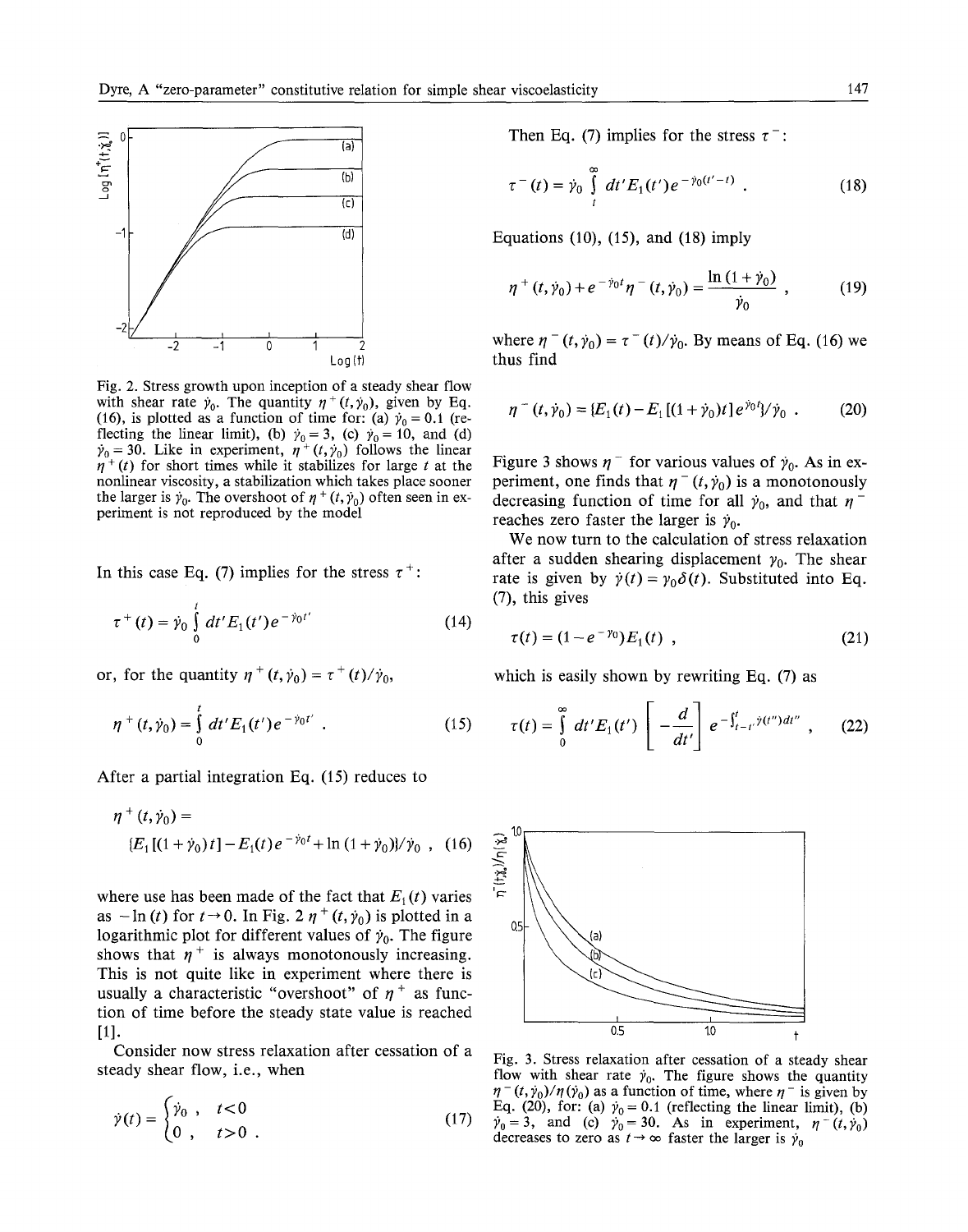which is valid whenever  $\dot{v} \ge 0$ . For the relaxation modulus  $G(t, \gamma_0) = \tau(t)/\gamma_0$ , one thus finds

$$
G(t, \gamma_0) = E_1(t) \frac{1 - e^{-\gamma_0}}{\gamma_0} \ . \tag{23}
$$

For  $\gamma_0 \rightarrow 0$ ,  $G(t, \gamma_0)$  reduces to the linear shear relaxation modulus  $E_1(t)$ . Equation (23) shows that  $G(t, \gamma_0)$  factorizes into a function of time multiplied by a function of  $y_0$ , as expected for a Wagner type model [1, 4].

Next we consider the calculation of the nonlinear creep compliance  $J(t, \tau_0)$ , defined as  $\gamma(t)/\tau_0$ , where  $y(t)$  is the total shear displacement in time t when a constant stress  $\tau_0$  is applied at  $t = 0$ . The calculation of J from a constitutive relation is usually complicated by the fact that  $y(t)$  is only given indirectly. For the present constitutive relation, however,  $y(t)$ may be found analytically in the following way. First, Eq. (7) is rewritten for the case under consideration as

$$
\tau_0 e^{\gamma(t)} = \int_0^t dt' E_1(t') \dot{\gamma}(t-t') e^{\gamma(t-t')} \qquad (t>0) \quad . \tag{24}
$$

Equation (24) is linear in the variable  $C(t) =$  $\exp[\gamma(t)]$ :

$$
\tau_0 C(t) = \int_0^t dt' E_1(t') \dot{C}(t - t') . \qquad (25)
$$

This equation is now Laplace transformed into

$$
\tau_0 \tilde{C}(s) = \tilde{E}_1(s) \tilde{C}(s)
$$
\n(26)

or

$$
\tilde{C}(s) = \frac{\tau_0}{\ln(1+s) - \tau_0} \tag{27}
$$

Here, use has been made of Eq. (9) and the identity  $\tilde{C}(s) = s\tilde{C}(s) - C(0) = s\tilde{C}(s) - 1$ .  $\dot{C}(s)$  has a branch cut on the negative real axis from  $s = -1$  to  $s = -\infty$ and a pole at  $s = \dot{y}_0$ , where

$$
\dot{\gamma}_0 = e^{\tau_0} - 1\tag{28}
$$

is the steady state shear rate [Eq. (10)]. The Laplace inversion of Eq. (27) is performed by deforming the integration contour to run from  $-\infty$  slightly below the negative real axis, rounding the pole at  $s = \dot{\gamma}_0$ , and returning to  $-\infty$  above the negative real axis.

After standard manipulations one thus finds

$$
\dot{C}(t) = \tau_0 (1 + \dot{\gamma}_0) e^{\dot{\gamma}_0 t} + \tau_0 \int_{1}^{\infty} du \, e^{-ut} \, \frac{1}{[\ln (u - 1) - \tau_0]^2 + \pi^2}
$$
 (29)

or finally, by integration with respect to time,

$$
e^{J(t,\tau_0)\tau_0} = 1 + \tau_0 \frac{1 + \dot{\gamma}_0}{\dot{\gamma}_0} (e^{\dot{\gamma}_0 t} - 1)
$$
  
+  $\tau_0 \int_{1}^{\infty} du \frac{1 - e^{-ut}}{u} \frac{1}{[\ln(u - 1) - \tau_0]^2 + \pi^2}$ . (30)

In the linear limit Eq. (30) reduces to

$$
J = t + \int_{1}^{\infty} du \frac{1 - e^{-ut}}{u} \frac{1}{\ln^2(u - 1) + \pi^2}.
$$
 (31)

The creep complicance  $J(t, \tau_0)$  of Eq. (30) is plotted in Fig. 4 in a log-log plot for different values of  $\dot{\gamma}_0$ .

As a final example of the use of Eq. (7) consider the constrained recoil after a steady shear flow is interrupted at  $t = 0$  by suddenly removing the shear stress. We wish to calculate the so-called recoverable shear  $\gamma_{\infty}$ . Writing

$$
\dot{\gamma}(t) = \begin{cases} \dot{\gamma}_0, & t < 0 \\ -f(t), & t > 0 \end{cases} \tag{32}
$$



Fig. 4. Creep compliance  $J = \gamma(t)/\tau_0$ , where J is given by Eq. (30), plotted as function of time for: (a)  $\dot{\gamma}_0 = 1000$ , (b)  $\dot{\gamma}_0 = 100$ , (c)  $\dot{\gamma}_0 = 10$ , and (d)  $\dot{\gamma}_0 = 1$ , where  $\dot{\gamma}_0$  is related to  $\tau_0$  by Eq. (28)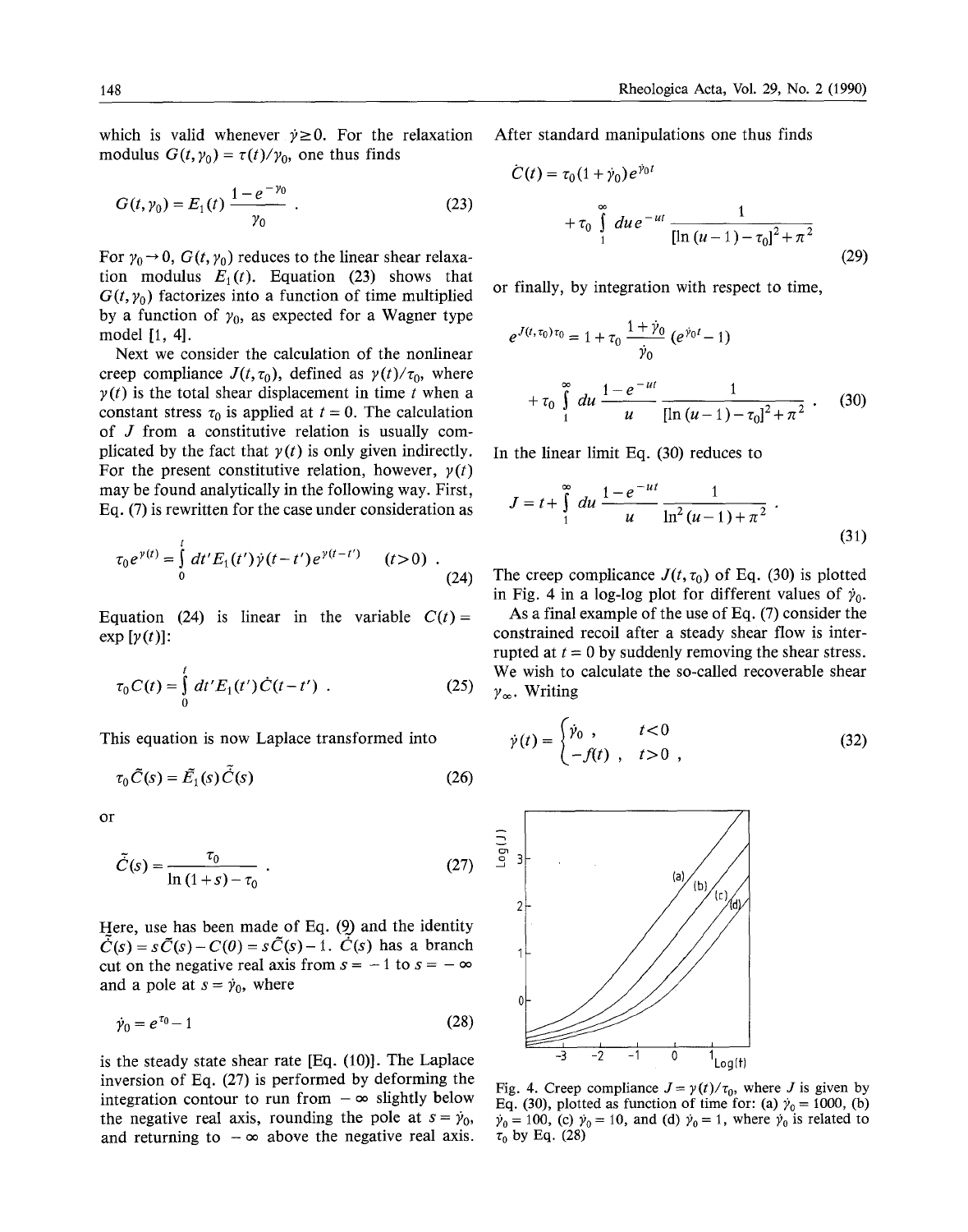where  $f(t) > 0$ , Eq. (7) implies for  $t > 0$ 

$$
0 = -\int_{0}^{t} dt' E_{1}(t') f(t-t') e^{-\int_{t-t}^{t} f(t'') dt''}
$$
  
+ 
$$
\int_{t}^{\infty} dt' E_{1}(t') \dot{\gamma}_{0} e^{-\dot{\gamma}_{0}(t'-t) - \int_{0}^{t} f(t'') dt''}
$$
(33)

or

$$
\int_{0}^{t} dt' E_{1}(t') f(t-t') e^{\int_{0}^{t-t'} f(t'') dt''}
$$
\n
$$
= \dot{\gamma}_{0} e^{\dot{\gamma}_{0}t} \int_{t}^{\infty} dt' E_{1}(t') e^{-\dot{\gamma}_{0}t'} . \qquad (34)
$$

Defining 
$$
F(t) = \exp\left(\int_0^t f(t'') dt''\right)
$$
, Eq. (34) becomes

$$
\int_{0}^{t} dt' E_{1}(t') \dot{F}(t-t')
$$
\n
$$
= \dot{\gamma}_{0} e^{\dot{\gamma}_{0}t} \int_{t}^{\infty} dt' E_{1}(t') e^{-\dot{\gamma}_{0}t'} . \qquad (35)
$$

The Laplace transform of Eq. (35) is

$$
\tilde{E}_1(s)[s\tilde{F}(s)-1] = \frac{\dot{\gamma}_0}{\dot{\gamma}_0 - s} [\tilde{E}_1(s) - \tilde{E}_1(\dot{\gamma}_0)] \tag{36}
$$

or

$$
\tilde{F}(s) = \frac{1}{s} \left[ 1 + \frac{\dot{\gamma}_0}{\dot{\gamma}_0 - s} \frac{\tilde{E}_1(s) - \tilde{E}_1(\dot{\gamma}_0)}{\tilde{E}_1(s)} \right] . \tag{37}
$$

The recoverable shear is determined from  $e^{\gamma \infty} =$  $\lim F(t)$ . This limit is given by the residue of the  $t\rightarrow\infty$ pole at  $s = 0$  of Eq. (37), and one finds  $\gamma_{\infty} = \ln \left[2-\tilde{E}_1(\dot{\gamma}_0)\right],$  or

$$
\gamma_{\infty} = \ln\left[2 - \eta(\dot{\gamma}_0)\right] \tag{38}
$$

In the two limits one has

$$
\gamma_{\infty} = \begin{cases} \frac{1}{2} \ \dot{\gamma}_0 \ , & \dot{\gamma}_0 \ll 1 \\ \ln 2 \ , & \dot{\gamma}_0 \gg 1 \ . \end{cases} \tag{39}
$$

 $\gamma_{\infty}(\dot{\gamma}_0)$  is monotonously increasing which is also the case in experiment. Also like in experiment,  $y_{\infty}$ stabilizes on a recoverable shear of order one at high  $\dot{\gamma}_0$ .

#### **3. Discussion**

In this paper it has been argued that a simple constitutive relation exists which has no adjustable parameters (except the overall scaling of time and viscosity) and which gives a qualitatively correct picture of shear viscoelasticity. The relation Eq. (7) was arrived at by requiring the Cox-Merz rule to be satisfied and that Eyring's nonlinear viscosity Eq. (8) is to be reproduced approximately. This ensures a nonlinear viscosity and a frequency-dependent linear viscosity which are both close to those observed in many experiments. Figure 5 shows the nonlinear steady state viscosity of the model compared to experiments on four polymeric liquids. In Fig. 6 the absolute value of the complex frequency-dependent viscosity of the model is compared to experiments on three of the systems of Fig. 5. In both figures there is a qualitative agreement between model and experiment. From studies of the literature it is estimated that  $25 - 50\%$  of the published rheological data on polymeric systems may be fitted similarly by the model. A quantitatively satisfactory fit is only possible for few systems, however. To obtain this, one or more fitting parameters must be introduced into the model, which will not be attempted here.

The choice of the linear relaxation modulus to be  $E_1(t')$  may be justified from the box model, i.e., the



Fig. 5. Nonlinear viscosity of the model [full curve, Eq. (10)] compared to experiments on four different polymeric liquids. As throughout this work, both the viscosity and the shear rate are reported in dimensionless units, the scaling parameters being, respectively, the linear shear viscosity and *1/T* where *T* is a characteristic time. The figure shows data for (a) linear, monodisperse polystyrene in  $1$ -CN ( $\circ$ , Fig. 15 of  $[6]$ ), (b) Poly-1-olefins  $($   $\bullet$  , Fig. 1 of  $[7]$  based on data from [8]), (c) poly (methyl methacrylate)  $(x, Fig. 15a of$ [9]), and (d)  $0.75\%$  polyacrylamide ( $\lozenge$ , Fig. 3 of [10] based on data from [11])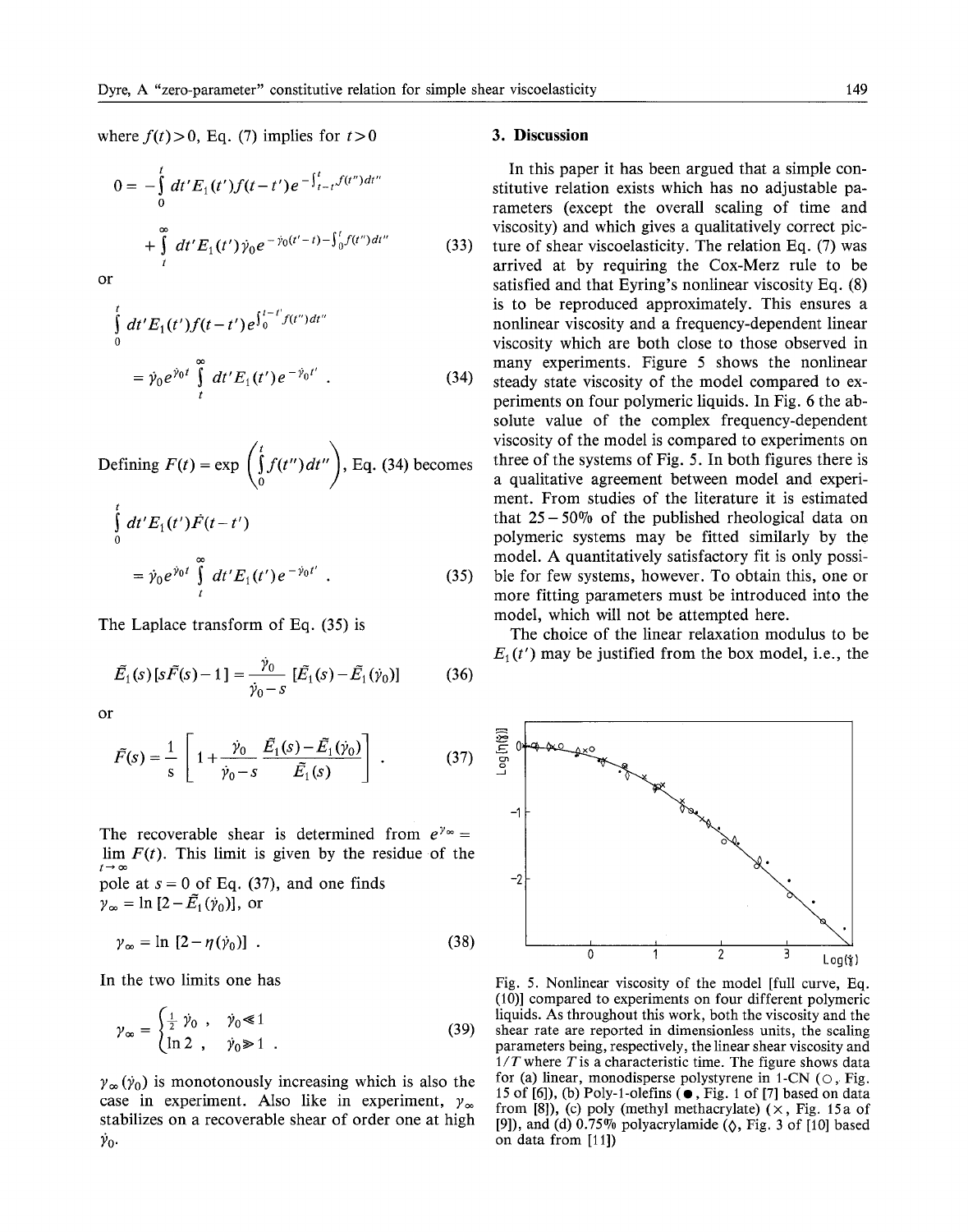

Fig. 6. Modulus of the complex linear frequency-dependent viscosity in the model [full curve, based on Eq. (12)] compared to experiments on three different polymeric liquids quoted in Fig. 5. For each set of data the dimensionless viscosity is shown as a function of the dimensionless frequency defined by the same characteristic time as used in Fig. 5. The figure shows data for (a) linear, monodisperse polystyrene in 1-CN ( $\circ$ ), (b) poly-1-olefins ( $\bullet$ ), and (c) poly (methyl methacrylate)  $(\times)$ 

postulate of a uniform distribution of activation energies for microscopic motion. Consider the motion of a foreign microscopic particle in the liquid. Suppose the particle feels a spatially randomly varying potential energy, and that it moves by thermally activated hopping between the various potential energy minima. Then the linear mobility of the particle (the velocity divided by an external force acting on the particle), is to a good approximation given by [12]

$$
\mu^*(\omega) = \mu(0) \frac{i\omega}{\ln(1+i\omega)} . \tag{40}
$$

Assuming the Stokes law is valid for the particle, one has  $\mu^* \propto 1/n^*$  which shows that the linear shear relaxation modulus of the liquid is  $E_1(t')$  in this approximation.

Because the Cox-Merz rule is obeyed by the model it is not surprising that the Gleissele mirror relation [1] is also satisfied: The linear limit of  $\eta^+$  from Eq. (16) is

$$
\lim_{\dot{y}_0 \to 0} \eta^+(t, \dot{y}_0) = t E_1(t) - e^{-t} + 1 \quad . \tag{41}
$$

Gleissele's mirror relation states that  $\eta(\gamma)$  is equal to this limit evaluated at  $t = 1/\dot{y}$ , thus

$$
\eta(\dot{\gamma}) = \begin{cases} 1, & \dot{\gamma} \ll 1 \\ (1 - C + \ln \dot{\gamma}) / \dot{\gamma}, & \dot{\gamma} \gg 1 \end{cases}
$$
 (42)

where  $C = 0.577...$  is Euler's constant. A comparison of Eqs. (10) and (42) shows that the mirror relation is indeed satisfied to a good approximation.

The constitutive relation Eq. (7) reproduces most qualitative features of shear viscoelasticity. (An exception is the overshoot usually observed in  $\eta^+$  as a function of time, where the model predicts  $\eta^+$  to increase monotonously to the steady state value.) The fact that qualitative features of experiment are generally reproduced is not surprising, given the similarity between the present model and the Wagner model, which is well-known to give a satisfactory description of experiment. However, it should be noted that the present model, despite the similarity to Wagner's model in the use of an exponential damping function, does not belong to the class of single integral constitutive relations of the Boltzmann-superposition-type involving a nonlinear strain measure. This is because, in Eq. (7),  $\dot{y}$  appears instead of  $\dot{y}$ . As shown by Booij et al. [13], for the former type of models the Cox-Merz rule may be accurately reproduced only if one uses a specific non-monotonous strain measure. This problem is avoided here because the analysis of Booij et al. does not apply to this model; however, it should be emphasized that the Cox-Merz rule is after all obeyed only approximately in the present model (Fig. 1).

The use of an exponential damping function in the present model is inspired by Wagner's work [4]. This damping function, in effect, cuts-off relaxation processes with rates less than the shearing rate, an idea discussed by several authors  $[14-18]$ . An important difference from Wagner's model is that his damping function is  $\exp\left[-\left|\int_{t-r}^{t} \dot{y}\right| \right]$ , whereas we here use  $\exp \left[-\int_{t-t'}^{t} |\dot{\gamma}| \right]$ . For a monotonously increasing or decreasing  $\gamma(t)$  this does not make any difference. In more general flows there may be considerable differences between the two approaches. For instance, if the net shear displacement between time  $t - t'$  and t is zero there is no damping at all in Wagner's approach. In contrast, all shear displacement taking place between time  $t-t'$  and t contributes to the damping in the model of Eq. (7). Thereby an irreversibility related to the network rupture hypothesis of Tanner [14, 18] is incorporated into the model. The model may be regarded as expressing a continuous version of Tanner's idea that entanglements are lost irreversibly in the process of deformation as soon as a limiting strain is exceeded; here entanglements are lost continuously during any deformation. In passing we note that Wagner's model has been extended to incorporate itreversibility using a rather complicated functional of the strain history in the memory function [19]. This